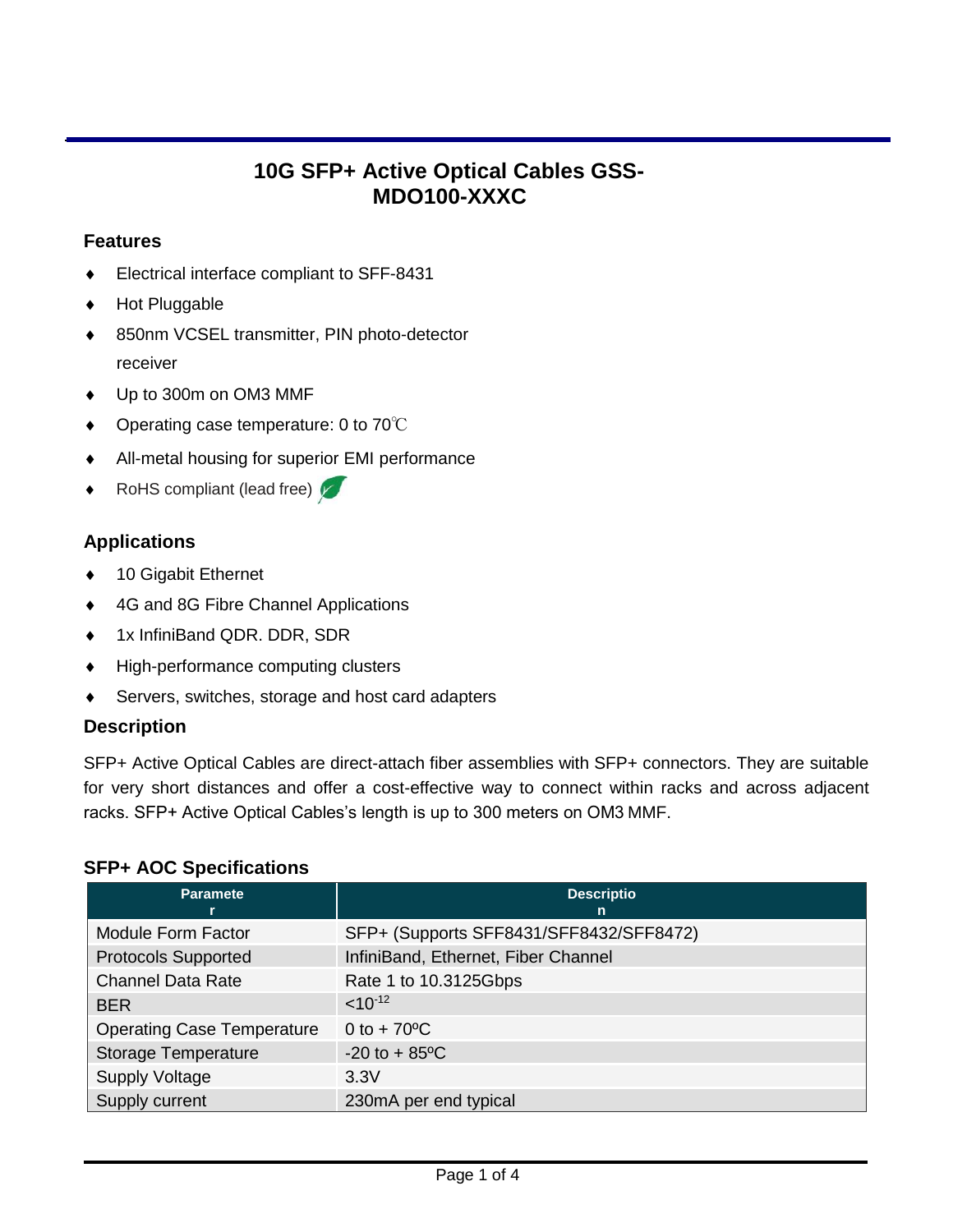Management Interface Serial

<sup>2</sup>C (Supports SFF8472)

#### **Optical characteristics**

The following optical characteristics are defined over the Recommended Operating Environment unless otherwise specified.

| <b>Parameter</b>                         | <b>Symbol</b>  | Min.                     | <b>Typical</b>           | <b>Max</b>     | <b>Unit</b>     | <b>Notes</b>       |  |  |
|------------------------------------------|----------------|--------------------------|--------------------------|----------------|-----------------|--------------------|--|--|
| <b>Transmitte</b>                        |                |                          |                          |                |                 |                    |  |  |
|                                          |                |                          |                          |                |                 |                    |  |  |
| Center Wavelength                        | $\lambda t$    | 840                      | 850                      | 860            | nm              |                    |  |  |
| RMS spectral width                       | P <sub>m</sub> | $\overline{\phantom{a}}$ | $\overline{\phantom{a}}$ | Note 1         | nm              |                    |  |  |
| <b>Average Optical Power</b>             | Pavg           | $-6.5$                   | ٠                        | $-1$           | d <sub>Bm</sub> | 2                  |  |  |
| <b>Extinction Ratio</b>                  | <b>ER</b>      | 3.5                      |                          | $\blacksquare$ | dB              | 3                  |  |  |
| <b>Transmitter Dispersion</b><br>Penalty | <b>TDP</b>     |                          |                          | 3.9            | dB              |                    |  |  |
| <b>Relative Intensity Noise</b>          | <b>Rin</b>     |                          | $\overline{a}$           | $-128$         | dB/Hz           | 12dB<br>reflection |  |  |
| <b>Optical Return Loss Tolerance</b>     |                |                          | $\overline{\phantom{a}}$ | 12             | dB              |                    |  |  |
| <b>Receiver</b>                          |                |                          |                          |                |                 |                    |  |  |
| Center Wavelength                        | $\lambda r$    | 840                      | 850                      | 860            | nm              |                    |  |  |
| <b>Receiver Sensitivity</b>              | Psens          | $\overline{\phantom{a}}$ | $\overline{\phantom{a}}$ | $-11.1$        | dB <sub>m</sub> | $\overline{4}$     |  |  |
| Stressed Sensitivity in OMA              |                | $\overline{\phantom{a}}$ | $\overline{\phantom{a}}$ | $-7.5$         | d <sub>Bm</sub> | $\overline{4}$     |  |  |
| Los function                             | Los            | $-30$                    |                          | $-12$          | dBm             |                    |  |  |
| Overload                                 | Pin            |                          | $\blacksquare$           | $-1.0$         | d <sub>Bm</sub> | $\overline{4}$     |  |  |
| <b>Receiver Reflectance</b>              |                |                          |                          | $-12$          | dB              |                    |  |  |

**Note:**

1. Trade-offs are available between spectral width, center wavelength and minimum OMA, as shown in table 6.

2. The optical power is launched into MMF

3. Measured with a PRBS  $2^{31}$ -1 test pattern @10.3125Gbps

4.Measured with a PRBS 2<sup>31</sup>-1 test pattern @10.3125Gbps,BER $\leqslant$ 10<sup>-12.</sup>

#### **Pin Descriptions**



Pin out of Connector Block on Host Board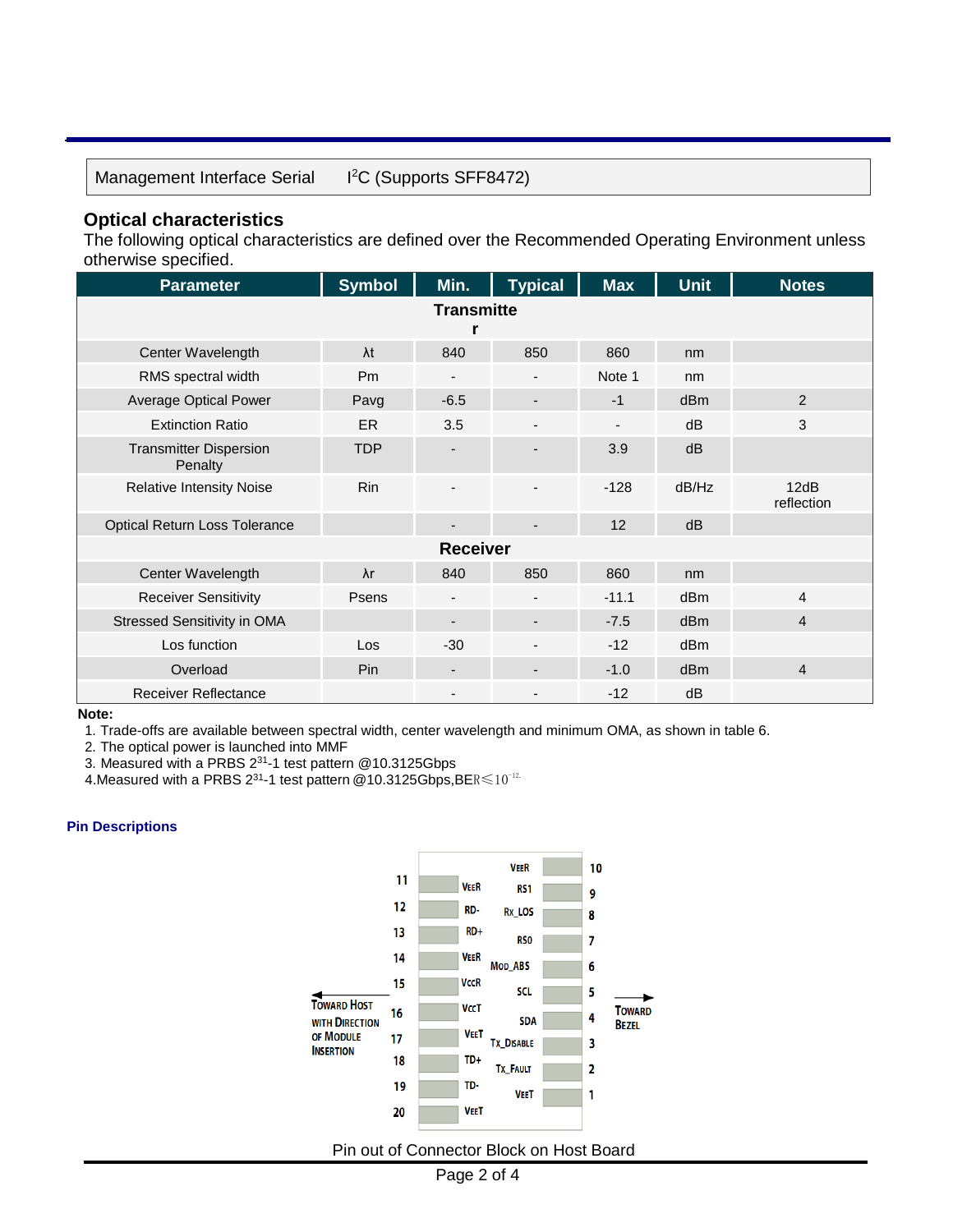| Pin            | <b>Symbol</b>   | <b>Name/Description</b>                                        | <b>NOTE</b>    |
|----------------|-----------------|----------------------------------------------------------------|----------------|
| 1              | <b>VEET</b>     | Transmitter Ground (Common with Receiver Ground)               | 1              |
| $\overline{2}$ | <b>TFAULT</b>   | <b>Transmitter Fault.</b>                                      | $\overline{2}$ |
| 3              | <b>TDIS</b>     | Transmitter Disable. Laser output disabled on high or open.    | 3              |
| $\overline{4}$ | <b>SDA</b>      | 2-wire Serial Interface Data Line                              | 4              |
| 5              | <b>SCL</b>      | 2-wire Serial Interface Clock Line                             | 4              |
| 6              | MOD_ABS         | Module Absent. Grounded within the module                      | $\overline{4}$ |
| $\overline{7}$ | RS <sub>0</sub> | Rate Select 0                                                  | 5              |
| 8              | <b>LOS</b>      | Loss of Signal indication. Logic 0 indicates normal operation. | 6              |
| 9              | RS <sub>1</sub> | No connection required                                         | 1              |
| 10             | <b>VEER</b>     | Receiver Ground (Common with Transmitter Ground)               | 1              |
| 11             | <b>VEER</b>     | Receiver Ground (Common with Transmitter Ground)               | 1              |
| 12             | RD-             | Receiver Inverted DATA out. AC Coupled                         |                |
| 13             | $RD+$           | Receiver Non-inverted DATA out. AC Coupled                     |                |
| 14             | <b>VEER</b>     | Receiver Ground (Common with Transmitter Ground)               | 1              |
| 15             | <b>VCCR</b>     | <b>Receiver Power Supply</b>                                   |                |
| 16             | <b>VCCT</b>     | <b>Transmitter Power Supply</b>                                |                |
| 17             | <b>VEET</b>     | Transmitter Ground (Common with Receiver Ground)               | 1              |
| 18             | $TD+$           | Transmitter Non-Inverted DATA in. AC Coupled.                  |                |
| 19             | TD-             | Transmitter Inverted DATA in. AC Coupled.                      |                |
| 20             | <b>VEET</b>     | Transmitter Ground (Common with Receiver Ground)               | 1              |